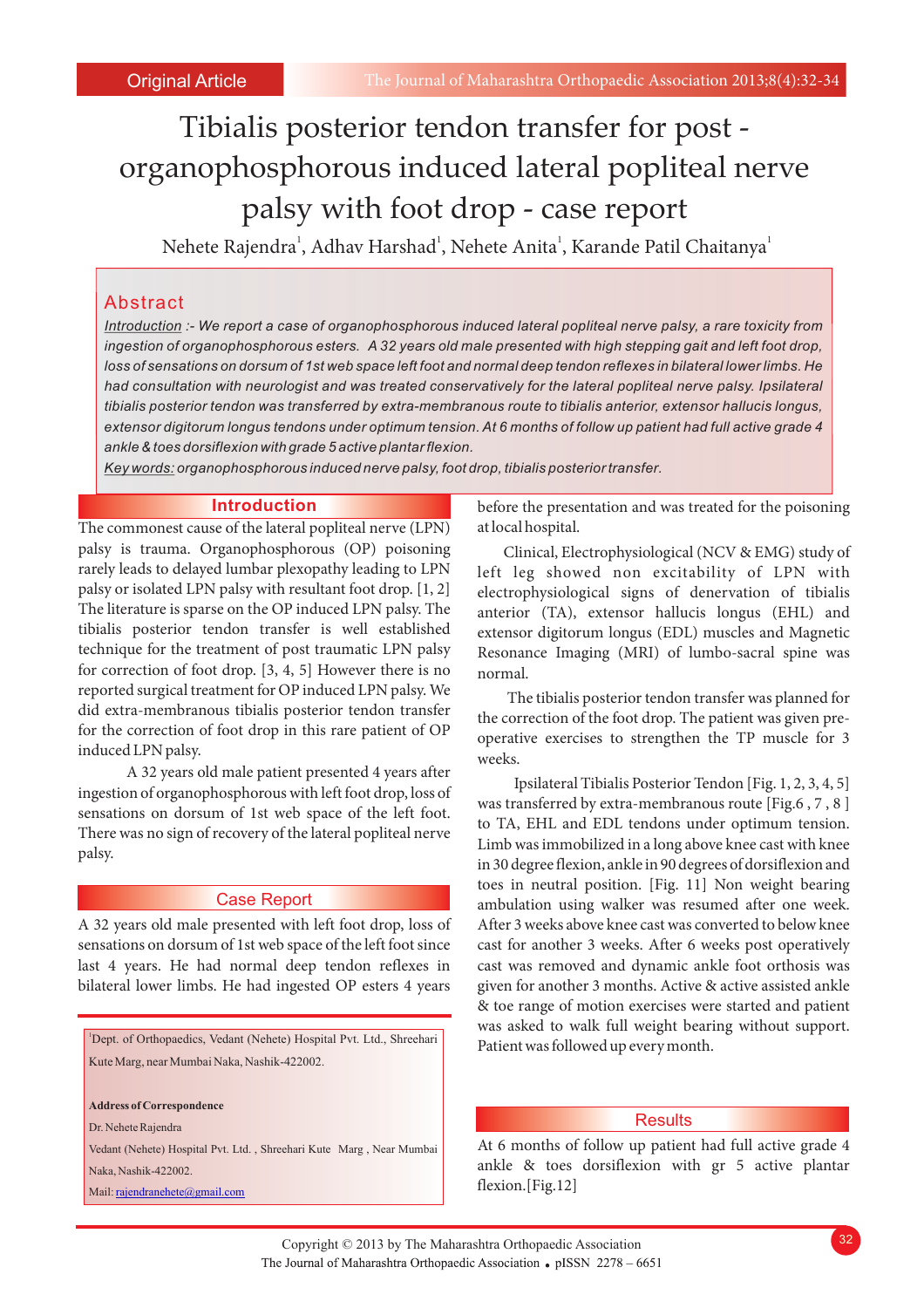#### Nehete R et al

www.moajournal.com



# **Discussion**

certain organophosphorous (OP) esters.  $[1,2]$  It is weeks after single or short-term exposures. Cramping depression of deep tendon reflexes in the lower limbs and, in severe cases, in the upper limbs. [1, 2] Signs include in severe cases, quadriplegia with foot and wrist drop as well as pyramidal signs. In time, there might be significant Distal muscle fatigue was confirmed by failure of recovery of the peripheral nerve function but, depending neuromuscular transmission on repetitive nerve on the degree of pyramidal involvement, spastic ataxia may stimulation. [2] be a permanent outcome of severe OPIDP. There is no response to the conservative treatment after the

At onset, the electrophysiological changes include reduced established nerve palsy. The tibialis posterior tendon amplitude of the compound muscle potential, increased transfer is time tested and excellent technique for the distal latencies and normal or slightly reduced nerve correction of the foot drop deformity. It has the advantage conduction velocities. The progression of the disease, of restoring the active dorsiflexion of the foot with no usually over a few days, may lead to non-excitability of the secondary deficit in the foot. nerve with electromyographical signs of denervation. Nerve biopsies have been performed in a few cases and showed axonal degeneration with secondary demyelination. [1]

Clinical, electrophysiological and histological findings in patients accidentally poisoned with the organophosphorus

insecticide Dipterex are reported [2] Three to five weeks Organophosphate-induced delayed polyneuropathy after insecticide ingestion signs of a distal sensorimotor (OPIDP) is a rare toxicity resulting from exposure to (preponderantly motor) neuropathy occurred. The certain organophosphorous (OP) esters  $\begin{bmatrix} 1 & 2 \\ 1 & 1 \\ 1 & 1 \end{bmatrix}$  is patients complain of paraesthesia in the lower characterized by distal degeneration of some axons of both was distal weakness mainly of the legs, foot drop, difficult<br>the peripheral and central nervous systems occurring 1-4 gait and muscle hypotonia. Ankle jerk was abo the peripheral and central nervous systems occurring 1-4 gait and muscle hypotonia. Ankle jerk was abolished while<br>weeks after single or short-term exposures Cramping other tendon reflexes persisted. Two months or even lat muscle pain in the lower limbs, distal numbness and after poisoning, knee jerks in all the patients were very paraesthesiae occur followed by progressive weakness brisk and more and less accompanied by other pyramidal paraesthesiae occur, followed by progressive weakness, brisk and more and less accompanied by other pyramidal<br>depression of deep tendon reflexes in the lower limbs and signs (Patellar clonus, abolishment of abdominal cutaneous reflexes, Babinski's sign). Clinical, high-stepping gait associated with bilateral foot drop and, electrophysiological and nerve biopsy data revealed a in severe cases, quadriplegia with foot and wrist drop as "dying-back" neuropathy in such patients.

#### References

*1. Lotti M, Moretto A. Organophosphate-induced delayed polyneuropathy. Toxicol Rev. 2005;24(1):37-49.*

*<sup>2.</sup> Vasilescu C, Alexianu M, Dan A. Delayed neuropathy after organophosphorus*